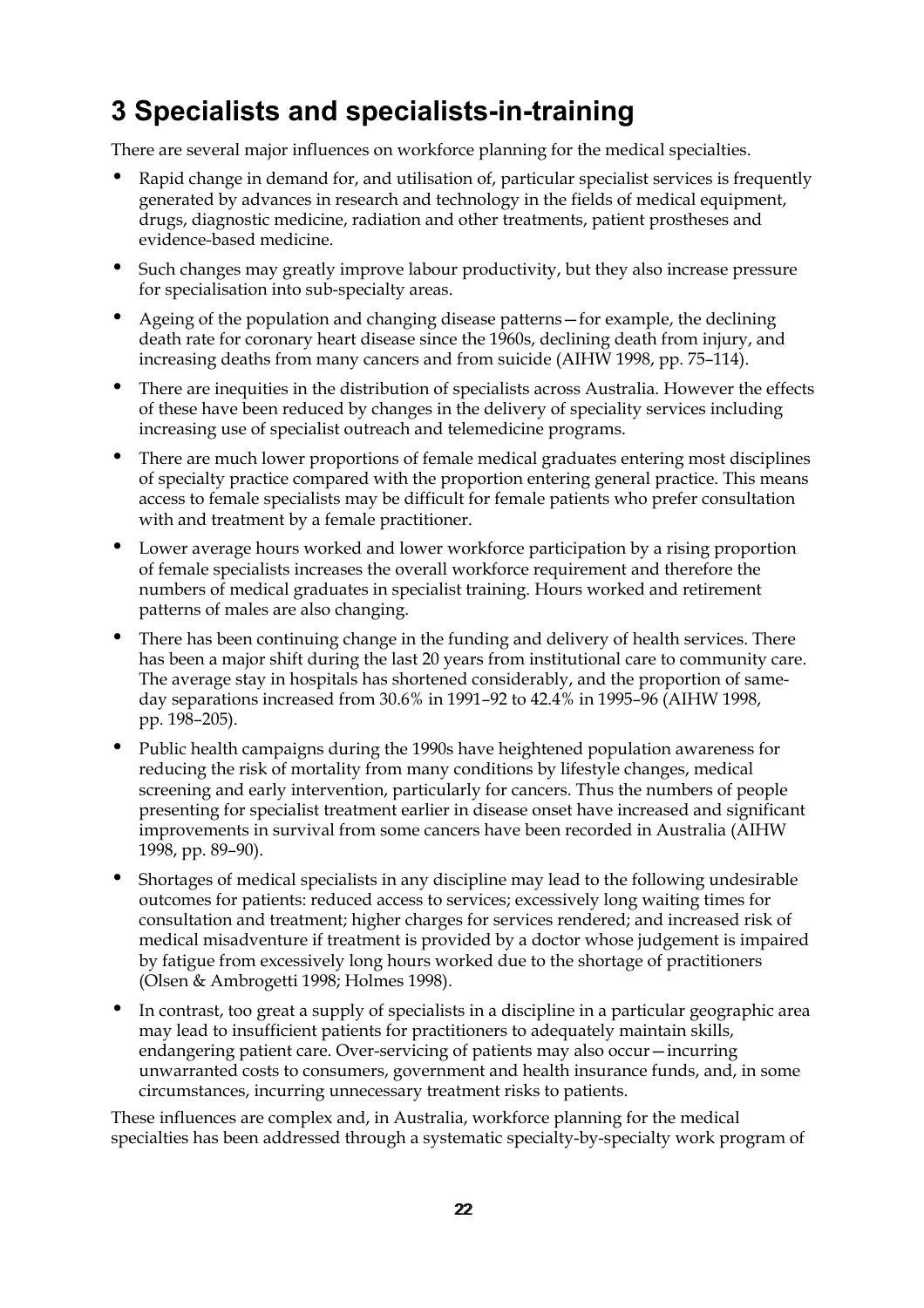the Australian Medical Workforce Advisory Committee (AMWAC), assisted by the specialist colleges and the Australian Institute of Health and Welfare. The AMWAC work program and findings of published reports can be found at the AMWAC Internet web-site at *http://amwac.health.nsw.gov.au*.

# **3.1 Specialists**

### **Geographic distribution**

- There were 85.5 medical specialists per 100,000 population in Australia—up from 82.5 the previous year. Across the States and Territories the rates varied from 101.3 per 100,000 in South Australia and 94.2 in the Australian Capital Territory to 72.1 in Queensland and 69.6 in Tasmania.
- The main job of 80.0% of specialists was located in a capital city, with a further 7.4% in other metropolitan areas and 12.7% in rural and remote areas. Only 50 specialists had a main job in a remote area.
- Of the specialties, psychiatry (10.5) and anaesthesia (10.0) had the highest number of specialists practising per 100,000 population.

## **Proportion of female practitioners**

- There were 15,744 specialists, of whom 13,397 (85.1%) were male and 2,347 female (14.9%).
- 48.2% of the female specialists worked in psychiatry (497), anaesthesia (338), paediatric medicine (149) and diagnostic radiology (147).

#### **Hours worked**

- Male specialists generally worked longer hours than those of their female counterparts, with 62.0% of males working 50 hours or more per week compared with 33.7% of females.
- More than 25% of practitioners in the following specialties reported working more than 65 hours per week: cardiology, medical oncology, thoracic medicine, intensive care, obstetrics and gynaecology and all of the surgical specialties except for otolaryngology.
- The specialties where more than 10% of the practitioners reported working more than 80 hours per week were paediatric surgery, urology, cardiothoracic surgery, plastic surgery, general surgery and vascular surgery

## **Outreach services**

• 1.7% of metropolitan specialists reported that they practised in a rural or remote area in a second or third job.

## **Work setting of employment**

• 56.3% of specialists had their main job in private rooms and 34.6% had their main job in an acute care hospital.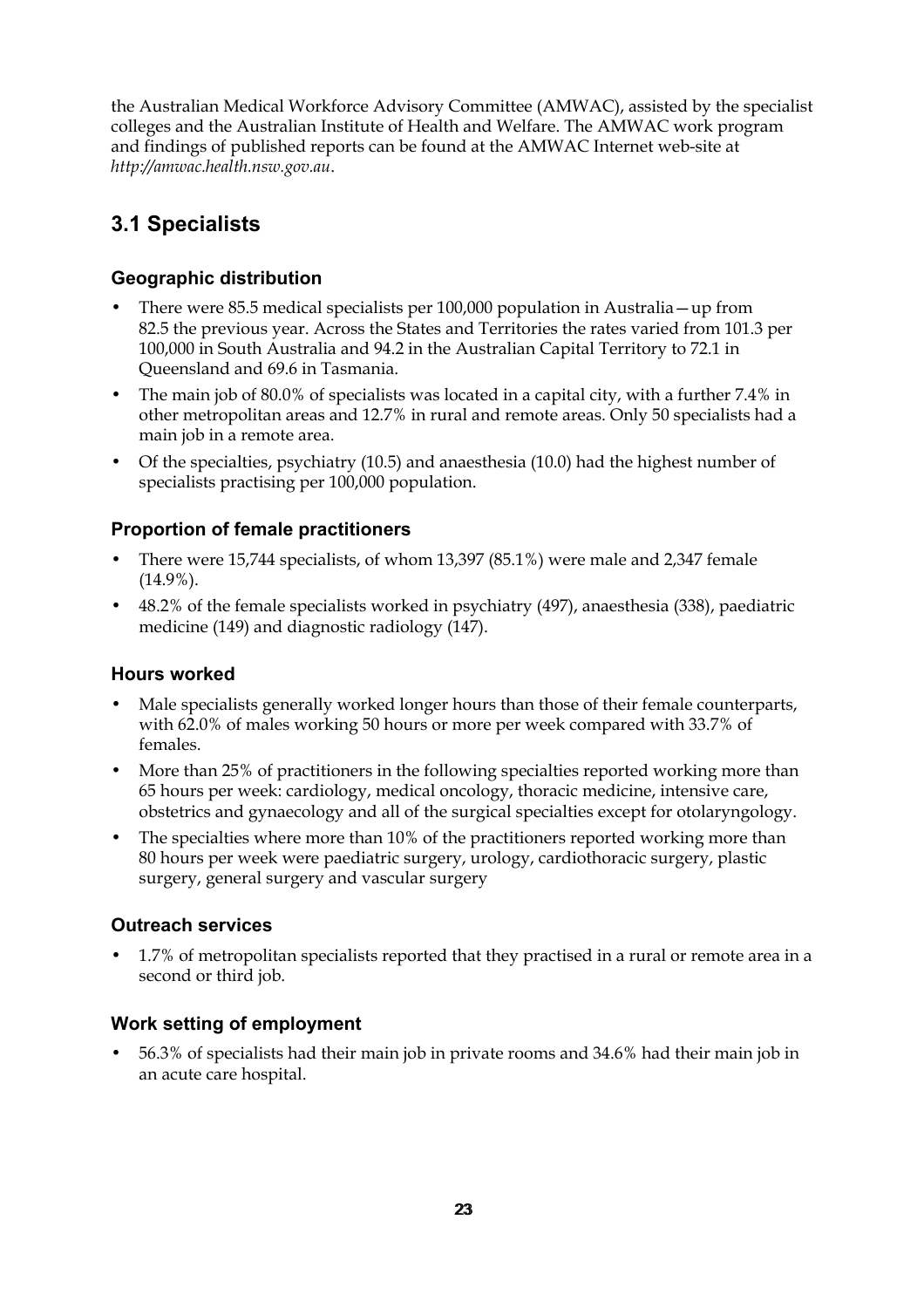| Main specialty of practice                 | <b>NSW</b> | Vic         | Qlc                   | W٨              | S٨             | Tas            | AC <sub>1</sub>          | ΝT           | Australia       |
|--------------------------------------------|------------|-------------|-----------------------|-----------------|----------------|----------------|--------------------------|--------------|-----------------|
| Internal medicine                          | 1,453      | 1,092       | 594                   | 374             | 44t            | 82             | 76                       | 36           | 4,151           |
| Cardiology                                 | 219        | 126         | 76                    | 28              | 57             | 11             | 11                       | 1            | 531             |
| Clinical genetics                          | C          | З           | C                     | $\epsilon$      | C              | C              | C                        | C            | ξ               |
| Clinical haematology                       | 56         | 28          | 27                    | ε               | 1 <sup>c</sup> | ٤              | 4                        | C            | 145             |
| Clinical immunology                        | 51         | 20          | ξ                     | ε               | 12             | 1              | G                        | C            | 104             |
| Clinical pharmacology                      | $\epsilon$ | E           | $\mathfrak{c}$        | 2               | $\overline{1}$ | C              | C                        | C            | 18              |
| Endocrinology                              | 75         | 72          | 22                    | 18              | 25             | 7              | $\overline{4}$           | C            | 224             |
| Gastroenterology                           | 132        | 96          | 54                    | 36              | 48             | f              | 10                       | $\mathsf{C}$ | 381             |
| General medicine                           | 135        | 146         | 111                   | 47              | 61             | 1 <sup>c</sup> | 12                       | 10           | 542             |
| Geriatrics                                 | 74         | 56          | 19                    | 19              | 20             | 1              | ć                        | 2            | 194             |
| Infectious diseases                        | 23         | 45          | 12                    | ε               | 10             | 1              | C                        | 4            | 105             |
| Medical oncology                           | 45         | 48          | 11                    | 18              | ξ              | ć              | 4                        | C            | $13\xi$         |
| Neurology                                  | 108        | 76          | 31                    | 31              | 22             | f              | ć                        | C            | 27٤             |
| Nuclear medicine                           | 58         | 26          | 14                    | 14              | ε              | 4              | $\overline{\mathcal{L}}$ | $\mathsf{C}$ | $12\xi$         |
| Paediatric medicine                        | 242        | 182         | 132                   | 63              | 67             | 17             | 11                       | 16           | 729             |
| Renal medicine                             | 63         | 43          | 2C                    | 12              | 23             | 1              | 1                        | 2            | 166             |
| Rheumatology                               | 70         | 63          | 20                    | 22              | 28             | 1              | З                        | C            | 206             |
| Thoracic medicine                          | 95         | 58          | 36                    | 33              | 28             | ć.             | $\overline{\mathcal{L}}$ | C            | 256             |
| Pathology<br>General pathology             | 220<br>42  | 155<br>20   | 11 <sub>i</sub><br>18 | 104<br>10       | 88<br>ε        | 15<br>E        | 18<br>£                  | Ç<br>ć       | 729<br>109      |
|                                            | 96         | 75          | 64                    | 59              | 58             | Е              | $\overline{1}$           | Ć,           | 367             |
| Anatomical pathology<br>Clinical chemistry | 13         | 16          | 12                    | 11              | 10             | C              | $\mathbf 1$              | C            | 63              |
| Cytopathology                              | 14         | 15          | C                     | 2               | C              | C              | 2                        | $\mathsf{C}$ | 32              |
| Forensic pathology                         | 12         | f           | 1                     | 4               | ٤              | C              | C                        | C            | 24              |
| Haematology                                | 16         | ε           | 11                    | ε               | ε              | 4              | C                        | C            | 55              |
| Immunology                                 | $\epsilon$ | $\mathbf 1$ | 1                     | $\tilde{z}$     | C              | C              | C                        | C            | 10              |
| Microbiology                               | 22         | 19          | ξ                     | ε               | 2              | ٤              | ć                        | ٤            | 67              |
| Surgery                                    | 789        | 782         | 498                   | 251             | 254            | 65             | 4S                       | 18           | 2,70            |
| General surgery                            | 256        | 273         | 178                   | 71              | 88             | 22             | 12                       | ξ            | 911             |
| Cardiothoracic surgery                     | 22         | 3c          | 1 <sup>c</sup>        | $\epsilon$      | 4              | Э              | £                        | C            | 97              |
| Neurosurgery                               | 34         | 27          | 15                    | ε               | 10             | 4              | $\overline{4}$           | C            | 102             |
| Orthopaedic surgery                        | 188        | 159         | 121                   | 79              | 78             | 14             | 13                       | E            | 65£             |
| Otolaryngology (ENT)                       | 109        | 90          | 51                    | 34              | 14             | Е              | $\epsilon$               | 7            | 317             |
| Paediatric surgery                         | 16         | 25          | 12                    | $\epsilon$      | ε              | 1              | 1                        | C            | 70              |
| Plastic surgery                            | 62         | 77          | 33                    | 24              | 16             | 4              | 4                        | C            | 220             |
| Urology                                    | 60         | 54          | 41                    | 12              | 26             | 7              | 4                        | C            | 204             |
| Vascular surgery                           | 41         | 37          | 27                    | 10              | 12             | £              | C                        | $\mathsf{C}$ | 133             |
| Other specialties                          | 2,918      | 2,205       | 1,223                 | 731             | 709            | 168            | 148                      | 5Ł           | 8,157           |
| Anaesthesia                                | 588        | 483         | 307                   | 184             | 17C            | 48             | 29                       | 18           | 1,827           |
| Dermatology                                | 112        | 6C          | 44                    | 23              | 18             | 4              | $\mathbb{S}$             | 1            | 265             |
| Diagnostic radiology                       | 355        | 257         | 169                   | 11 <sup>c</sup> | 96             | 2٤             | 27                       | 4            | 1,058           |
| Emergency medicine                         | 98         | 67          | 36                    | 26              | $10$           | 4              | $\mathbb{S}$             | C            | 244             |
| Intensive care                             | 115        | 49          | 2٤                    | 30              | 29             | 1              | £                        | 1            | 260             |
| Medical administration                     | 22         | 15          | 14                    | Е               | C              | C              | 2                        | C            | 58              |
| Obstetrics & gynaecology                   | 312        | 264         | 17 <sup>c</sup>       | 92              | 82             | 2C             | 22                       | ξ            | 974             |
| Occupational medicine                      | 141        | 38          | £                     | $\epsilon$      | $10$           | 1              | 1                        | C            | 20 <sup>°</sup> |
| Ophthalmology                              | 222        | 197         | 120                   | 64              | 67             | 13             | $\overline{1}$           | E            | 693             |
| Psychiatry                                 | 647        | 572         | 274                   | 153             | 199            | 44             | 29                       | 10           | 1,928           |
| Public health medicine                     | 23         | ς           | 4                     | C               | 4              | 2              | $\mathbf 1$              | $\epsilon$   | 49              |
| Radiation oncology                         | 40         | 47          | 25                    | 10              | ξ              | ć              | 4                        | C            | $13\xi$         |
| Rehabilitation medicine                    | 89         | 45          | ξ                     | 10              | 14             | C              | £                        | 1            | 175             |
| Other                                      | 150        | 102         | 16                    | ε               | C              |                | 10                       | C            | 287             |
| <b>Total</b>                               | 5,381      | 4,238       | 2,431                 | 1,461           | 1,495          | 330            | 291                      | 117          | 15,744          |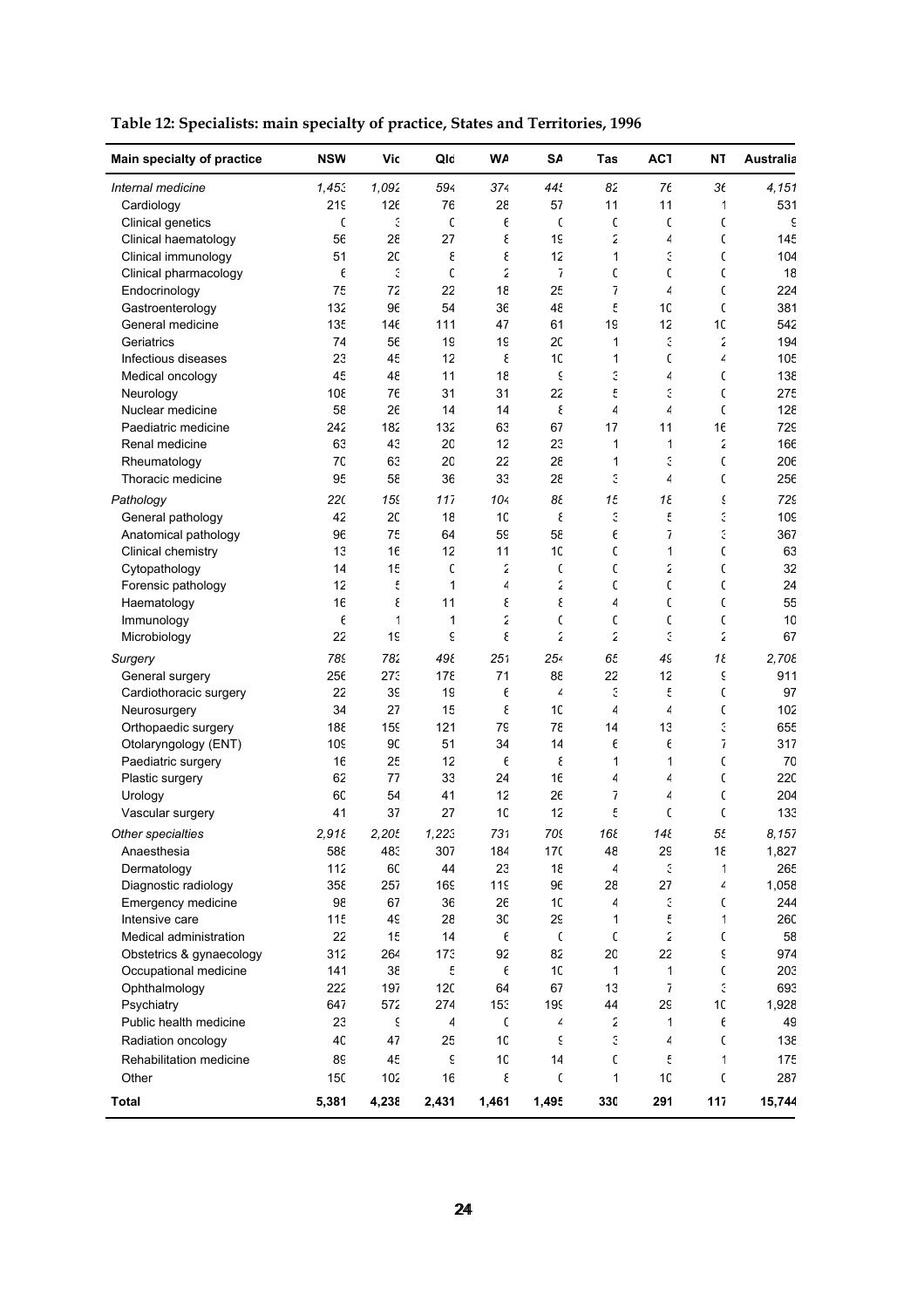|                              | <b>Main field</b><br>of practice |                      |                | <b>Second field</b><br>of practice |                 | <b>Third field</b><br>of practice |        | <b>Total</b>                 |        |  |
|------------------------------|----------------------------------|----------------------|----------------|------------------------------------|-----------------|-----------------------------------|--------|------------------------------|--------|--|
| <b>Specialty of practice</b> |                                  | <b>Males</b> Females |                | <b>Males</b> Females               |                 | <b>Males</b> Females              |        | <b>Males Females Persons</b> |        |  |
| Internal medicine            | 3,577                            | 574                  | 973            | 122                                | 16t             | 12                                | 4,715  | 707                          | 5,422  |  |
| Cardiology                   | 498                              | 34                   | 61             | 1                                  | 14              | $\overline{c}$                    | 573    | 37                           | 609    |  |
| Clinical genetics            | 9                                | 0                    | 3              | $\sim$                             | $\sim$ $\sim$   | $\sim$ $\sim$                     | 12     | 0                            | 12     |  |
| Clinical haematology         | 118                              | 27                   | 50             | 6                                  | 6               | $\sim$                            | 174    | 33                           | 207    |  |
| Clinical immunology          | 92                               | 12                   | 21             | 6                                  | 7               | $\sim$ $\sim$                     | 120    | 17                           | 138    |  |
| Clinical pharmacology        | 13                               | 5                    | 21             | 1                                  | 10              | $\sim$ $\sim$                     | 44     | 6                            | 50     |  |
| Endocrinology                | 183                              | 41                   | 59             | $\overline{7}$                     | 10              | $\sim$ $\sim$                     | 252    | 48                           | 300    |  |
| Gastroenterology             | 351                              | 30                   | 55             | 1                                  | 10              | $\sim$ $\sim$                     | 417    | 31                           | 448    |  |
| General medicine             | 496                              | 47                   | 394            | 50                                 | 58              | 5                                 | 948    | 102                          | 1,050  |  |
| Geriatrics                   | 146                              | 48                   | 31             | 5                                  | 5               | $\sim$ .                          | 181    | 53                           | 234    |  |
| Infectious diseases          | 79                               | 26                   | 29             | $\overline{c}$                     | 5               | 1                                 | 112    | 29                           | 141    |  |
| Medical oncology             | 121                              | 17                   | 45             | 5                                  | 15              | $\overline{c}$                    | 181    | 25                           | 206    |  |
| Neurology                    | 250                              | 25                   | 17             | 1                                  | 6               | $\sim$ .                          | 273    | 26                           | 299    |  |
| Nuclear medicine             | 118                              | 11                   | 56             | 6                                  | 1               | $\mathbf{1}$                      | 175    | 18                           | 193    |  |
| Paediatric medicine          | 581                              | 149                  | 46             | 13                                 | 2               | $\sim$                            | 628    | 162                          | 790    |  |
| Renal medicine               | 136                              | 31                   | 29             | 6                                  | 7               | $\sim$ $\sim$                     | 172    | 37                           | 209    |  |
| Rheumatology                 | 166                              | 40                   | 20             | 6                                  | 4               | $\sim$ $\sim$                     | 190    | 46                           | 236    |  |
| Thoracic medicine            | 223                              | 33                   | 36             | 4                                  | 5               | $\sim$ $\sim$                     | 264    | 37                           | 301    |  |
| Pathology                    | 544                              | 185                  | 237            | 88                                 | 52              | 8                                 | 834    | 281                          | 1,115  |  |
| General pathology            | 95                               | 15                   | 9              | 2                                  | 13              | 3                                 | 118    | 21                           | 138    |  |
| Anatomical pathology         | 255                              | 112                  | 22             | 8                                  | 1               | $\sim$ .                          | 278    | 120                          | 398    |  |
| Clinical chemistry           | 59                               | 4                    | 8              | $\overline{2}$                     | 4               | $\sim$ $\sim$                     | 71     | 6                            | 77     |  |
| Cytopathology                | 20                               | 12                   | 90             | 50                                 | $\sim$          | $\sim$ $\sim$                     | 110    | 62                           | 172    |  |
| Forensic pathology           | 20                               | 4                    | 6              | $\sim$ $\sim$                      | 3               | $\sim$ $\sim$                     | 28     | 4                            | 33     |  |
| Haematology                  | 43                               | 12                   | 59             | 16                                 | 20              | 4                                 | 122    | 33                           | 155    |  |
| Immunology                   | 7                                | 3                    | 18             | 4                                  | 5               | 1                                 | 31     | 8                            | 39     |  |
| Microbiology                 | 46                               | 21                   | 24             | 6                                  | 5               | $\sim$ $\sim$                     | 75     | 27                           | 102    |  |
| Surgery                      | 2,613                            | 95                   | 173            | 8                                  | 42              | $\overline{c}$                    | 2,827  | 106                          | 2,933  |  |
| General surgery              | 880                              | 31                   | 63             | 4                                  | 11              | 1                                 | 955    | 36                           | 990    |  |
| Cardiothoracic surgery       | 93                               | 4                    | 9              | $\sim$ $\sim$                      | 2               | $\sim$ $\sim$                     | 104    | 4                            | 108    |  |
| Neurosurgery                 | 98                               | 4                    | 3              | $\sim$ $\sim$                      | è,              | $\sim$ $\sim$                     | 101    | 4                            | 106    |  |
| Orthopaedic surgery          | 645                              | 10                   | 16             | $\sim$ $\sim$                      | 2               | $\mathbf{1}$                      | 663    | 11                           | 674    |  |
| Otolaryngology (ENT)         | 307                              | 10                   | 5              | $\sim$ $\sim$                      | 3               | $\ddot{\phantom{a}}$              | 316    | 10                           | 326    |  |
| Paediatric surgery           | 62                               | 9                    | 12             | $\sim$ $\sim$                      | 4               | $\sim$ $\sim$                     | 78     | 9                            | 86     |  |
| Plastic surgery              | 201                              | 19                   | 25             | 1                                  | 5               | $\sim$ $\sim$                     | 231    | 20                           | 251    |  |
| Urology                      | 198                              | 6                    | 22             | $\sim$                             | g               | $\sim$ $\sim$                     | 229    | 6                            | 234    |  |
| Vascular surgery             | 129                              | 4                    | 17             | 3                                  | 5               | $\sim$                            | 152    | 7                            | 159    |  |
| Other specialties            | 6,663                            | 1,494                | 565            | 80                                 | 10 <sub>ε</sub> | 14                                | 7,336  | 1,587                        | 8,923  |  |
| Anaesthesia                  | 1,489                            | 338                  | 63             | 5                                  | 4               | 1                                 | 1,555  | 344                          | 1,900  |  |
| Dermatology                  | 186                              | 79                   | 4              | L,                                 | 1               | $\sim$                            | 191    | 79                           | 269    |  |
| Diagnostic radiology         | 911                              | 147                  | 37             | 3                                  | З               | $\sim$                            | 951    | 151                          | 1,102  |  |
| Emergency medicine           | 198                              | 46                   | 20             | $\sim$ $\sim$                      | 2               | 3                                 | 220    | 49                           | 269    |  |
| Intensive care               | 228                              | 31                   | 152            | 12                                 | 14              | $\ddotsc$                         | 394    | 44                           | 438    |  |
| Medical administration       | 50                               | 8                    | 64             | 9                                  | 22              | 1                                 | 136    | 18                           | 154    |  |
| Obstetrics & gynaecology     | 846                              | 128                  | 20             | 7                                  | 2               | $\mathbf{1}$                      | 868    | 137                          | 1,005  |  |
| Occupational medicine        | 189                              | 13                   | 20             | 1                                  | 1               | $\sim$                            | 210    | 15                           | 225    |  |
| Ophthalmology                | 621                              | 72                   | $\mathbf{1}$   | 1                                  | $\sim$          | i.                                | 622    | 73                           | 695    |  |
| Psychiatry                   | 1,431                            | 497                  | 13             | 1                                  | $\sim$          | 1                                 | 1,444  | 500                          | 1,943  |  |
| Public health medicine       | 36                               | 13                   | 25             | 8                                  | 12              | $\overline{2}$                    | 73     | 23                           | 96     |  |
| Radiation oncology           | 111                              | 27                   | $\overline{c}$ | $\sim$ $\sim$                      | $\sim$          | i.                                | 112    | 27                           | 140    |  |
| Rehabilitation medicine      | 146                              | 29                   | 37             | 11                                 | 14              | $\mathbf{1}$                      | 197    | 42                           | 239    |  |
| Other                        | 222                              | 65                   | 108            | 19                                 | 32              | 3                                 | 362    | 86                           | 448    |  |
| <b>Total</b>                 | 13,397                           | 2,347                | 1,947          | 298                                | 367             | 36                                | 15,712 | 2,681                        | 18,393 |  |

# **Table 13: All medical specialists(a) practising in each specialty: sex, Australia, 1996**

(a) Includes all specialists practising in each specialty as their main field of practice, those for whom the specialty is their second field of practice, and those for whom the specialty is a third field of practice only.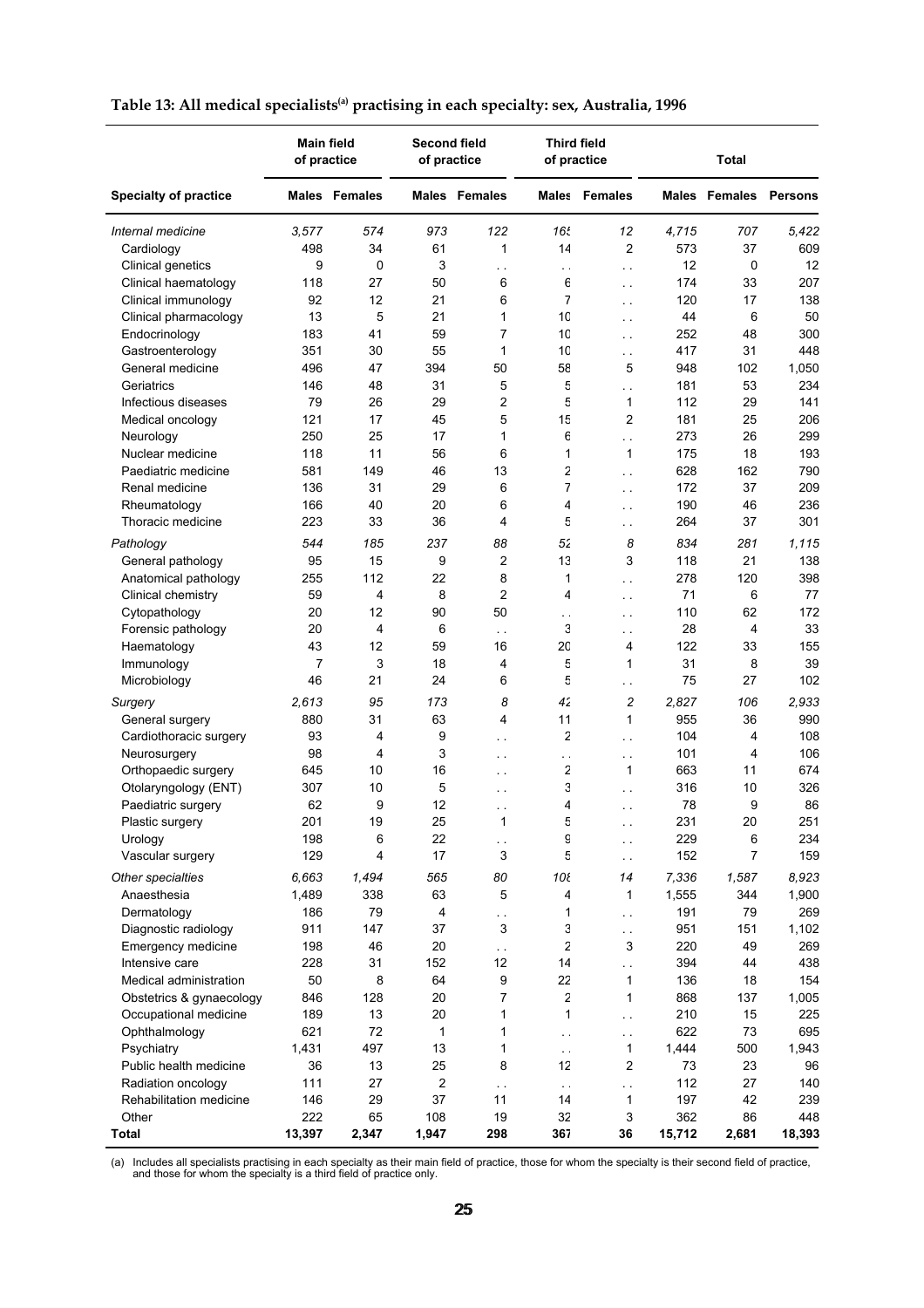| Age (years)         |      |           |           |                |                |                |              |       |
|---------------------|------|-----------|-----------|----------------|----------------|----------------|--------------|-------|
| <b>Hours worked</b> | < 35 | $35 - 44$ | $45 - 54$ | $55 - 64$      | $65 - 74$      | $75+$          | <b>Total</b> | %     |
|                     |      |           |           | <b>Males</b>   |                |                |              |       |
| $1 - 19$            | 6    | 34        | 46        | 107            | 331            | 117            | 641          | 4.8   |
| $20 - 34$           | 20   | 139       | 143       | 234            | 346            | 83             | 964          | 7.2   |
| $35 - 49$           | 156  | 1,033     | 1,099     | 797            | 363            | 32             | 3,481        | 26.0  |
| $50 - 64$           | 222  | 1,964     | 2,241     | 1,166          | 190            | 15             | 5,798        | 43.3  |
| $65 - 79$           | 58   | 649       | 725       | 292            | 38             | 4              | 1,766        | 13.2  |
| $80 +$              | 19   | 291       | 283       | 134            | 20             | 0              | 747          | 5.6   |
| Total               | 482  | 4,110     | 4,536     | 2,729          | 1,288          | 251            | 13,397       | 100.0 |
|                     |      |           |           | <b>Females</b> |                |                |              |       |
| $1 - 19$            | 18   | 92        | 37        | 29             | 45             | 10             | 230          | 9.8   |
| $20 - 34$           | 50   | 278       | 114       | 46             | 27             | 6              | 521          | 22.2  |
| $35 - 49$           | 83   | 344       | 245       | 102            | 26             | 4              | 805          | 34.3  |
| $50 - 64$           | 54   | 273       | 197       | 82             | 6              | 0              | 612          | 26.1  |
| $65 - 79$           | 4    | 55        | 28        | 17             | $\overline{c}$ | $\overline{c}$ | 108          | 4.6   |
| $80 +$              | 10   | 39        | 20        | 3              | 0              | 0              | 72           | 3.1   |
| Total               | 219  | 1,080     | 641       | 279            | 106            | 22             | 2,347        | 100.0 |
|                     |      |           |           | <b>Persons</b> |                |                |              |       |
| $1 - 19$            | 23   | 126       | 82        | 135            | 376            | 127            | 870          | 5.5   |
| $20 - 34$           | 70   | 417       | 257       | 280            | 373            | 89             | 1,485        | 9.4   |
| $35 - 49$           | 240  | 1,378     | 1,344     | 899            | 389            | 36             | 4,285        | 27.2  |
| $50 - 64$           | 276  | 2,236     | 2,438     | 1,248          | 197            | 15             | 6,410        | 40.7  |
| $65 - 79$           | 63   | 704       | 753       | 309            | 39             | 6              | 1,874        | 11.9  |
| $80+$               | 29   | 329       | 303       | 137            | 20             | 0              | 819          | 5.2   |
| <b>Total</b>        | 701  | 5,190     | 5,177     | 3,008          | 1,394          | 274            | 15,744       | 100.0 |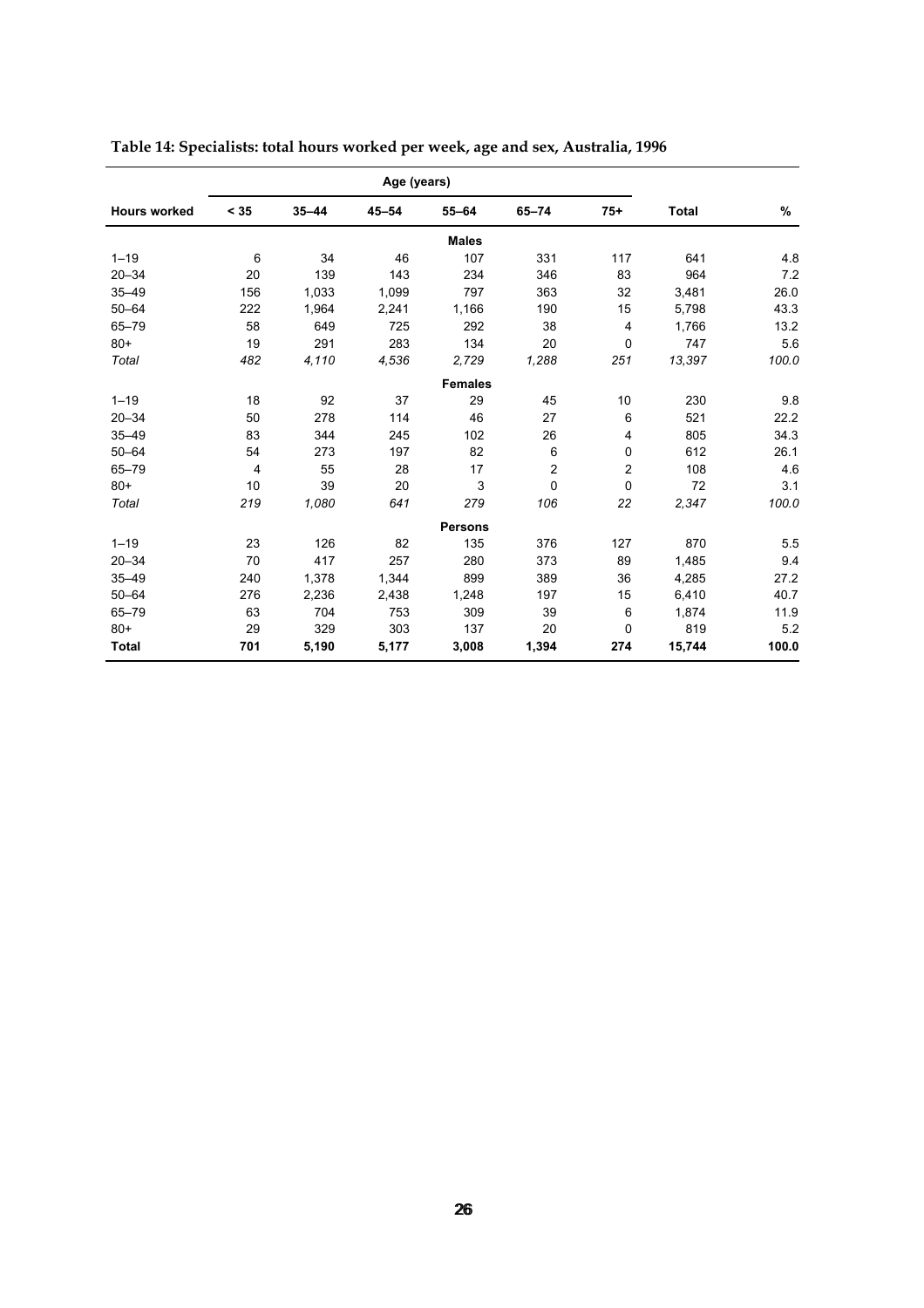# **3.2 Specialists-in-training**

There were an estimated 4,451 specialists-in-training enumerated in the AIHW medical labour force survey in 1996. However low response to the survey by these doctors creates significant error in producing this estimate.

The Commonwealth Government's Medical Training Review Panel collects data from the specialist medical colleges on the numbers of training positions and trainees. In 1997 it reported that there were 3,995 clinician specialists-in-training in advanced training positions and 757 in basic training positions (Department of Health and Family Services 1997). These are the official figures on the 'true' numbers of specialists-in-training.

The AIHW survey showed that:

- the specialties with the highest numbers were psychiatry (552), anaesthesia (552), paediatric medicine (402), emergency medicine (365) and general medicine (333). The 365 trainees in emergency medicine exceeded the 269 specialists who reported that they practised emergency medicine, while at the other end of the scale some specialties had very low percentages of trainees to specialists—particularly vascular surgery (4.5%), cytopathology (6.3%), clinical chemistry (6.3%) and clinical immunology (8.7%). The relatively high number of emergency medicine trainees reflects emergency medicine being a relatively new and rapidly growing specialty; the numbers of trainees are expected to reduce from 668 in 2000 to 177 in 2010 (AMWAC 1997).
- 80.3% of specialists-in-training were younger than 35 years, with a further 17.4% aged 35–44 years.
- 32.8% of specialists-in-training younger than 35 years were female. This proportion was considerably less than the 42.1% of total medical practitioners in the same age group who were female.
- 28% of the specialists-in-training in 1996 expected to complete training in that year or in 1997, and a further 22% expected to finish in 1998.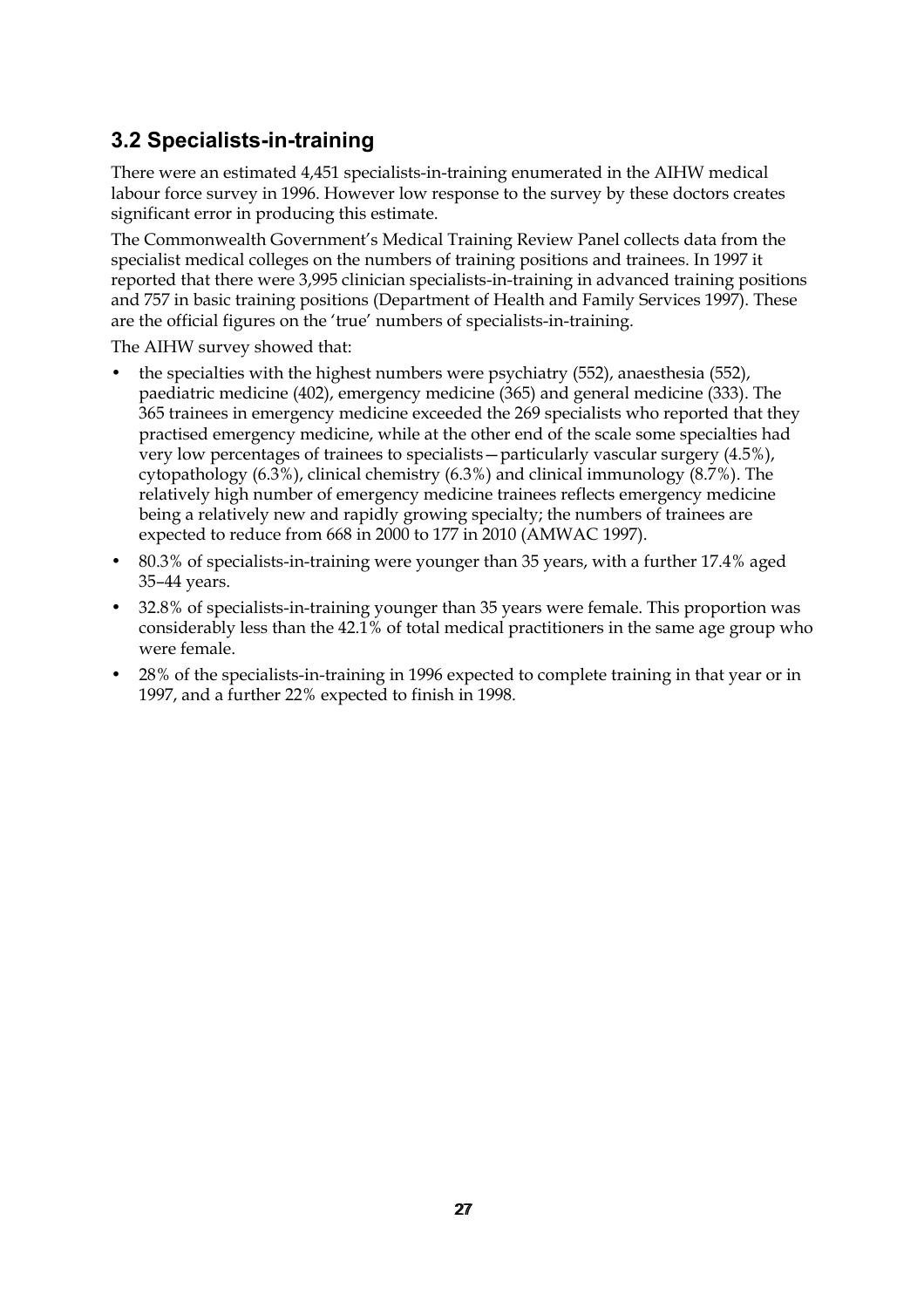|                                       |                 | Age (years) |                |              |                  |                       |  |  |
|---------------------------------------|-----------------|-------------|----------------|--------------|------------------|-----------------------|--|--|
| <b>Total hours</b><br>worked per week | Under 35        | $35 - 44$   | 45 and over    | <b>Total</b> |                  | % of sex % of persons |  |  |
|                                       |                 |             | <b>Males</b>   |              |                  |                       |  |  |
| $1 - 19$                              | 10              | 4           | 0              | 14           | 0.5              | 32.4                  |  |  |
| $20 - 34$                             | 25              | 9           | 5              | 39           | 1.3              | 29.2                  |  |  |
| $40 - 49$                             | 552             | 169         | 17             | 738          | 24.6             | 62.8                  |  |  |
| $50 - 64$                             | 1,208           | 261         | 33             | 1,503        | 50.1             | 68.8                  |  |  |
| $65 - 79$                             | 422             | 65          | 8              | 494          | 16.5             | 79.4                  |  |  |
| 80 and over                           | 181             | 29          | $\mathbf 0$    | 210          | 7 <sub>c</sub>   | 71.8                  |  |  |
| Total                                 | 2,399           | 536         | 63             | 2,998        | 100 <sub>c</sub> | 67.4                  |  |  |
|                                       |                 |             | <b>Females</b> |              |                  |                       |  |  |
| $1 - 19$                              | 19              | 9           | $\mathbf{1}$   | 29           | 2.0              | 67.6                  |  |  |
| $20 - 34$                             | 50              | 38          | 6              | 93           | 6.4              | 70.8                  |  |  |
| $40 - 49$                             | 336             | 84          | 18             | 437          | 30.1             | 37.2                  |  |  |
| $50 - 64$                             | 597             | 71          | 14             | 682          | 47.0             | 31.2                  |  |  |
| $65 - 79$                             | 10 <sub>5</sub> | 20          | 3              | 128          | 8.8              | 20.6                  |  |  |
| 80 and over                           | 67              | 15          | 1              | 83           | 5.7              | 28.2                  |  |  |
| Total                                 | 1,173           | 237         | 43             | 1,453        | 100 <sub>c</sub> | 32.6                  |  |  |
|                                       |                 |             | <b>Persons</b> |              |                  |                       |  |  |
| $1 - 19$                              | 29              | 13          | 1              | 43           | 1 <sub>c</sub>   | 100.C                 |  |  |
| $20 - 34$                             | 74              | 47          | 11             | 132          | 3.0              | 100.C                 |  |  |
| $40 - 49$                             | 388             | 253         | 34             | 1,175        | 26.4             | 100.C                 |  |  |
| $50 - 64$                             | 1,805           | 333         | 48             | 2,185        | 49.1             | 100.C                 |  |  |
| $65 - 79$                             | 527             | 85          | 10             | 623          | 14.0             | 100.C                 |  |  |
| 80 and over                           | 248             | 43          | 1              | 293          | 6.6              | 100.C                 |  |  |
| <b>Total</b>                          | 3,572           | 774         | 106            | 4,451        | 100.0            | 100.0                 |  |  |

|  | Table 15: Specialists-in-training: total hours worked per week, age and sex, Australia, 1996 |  |
|--|----------------------------------------------------------------------------------------------|--|
|  |                                                                                              |  |